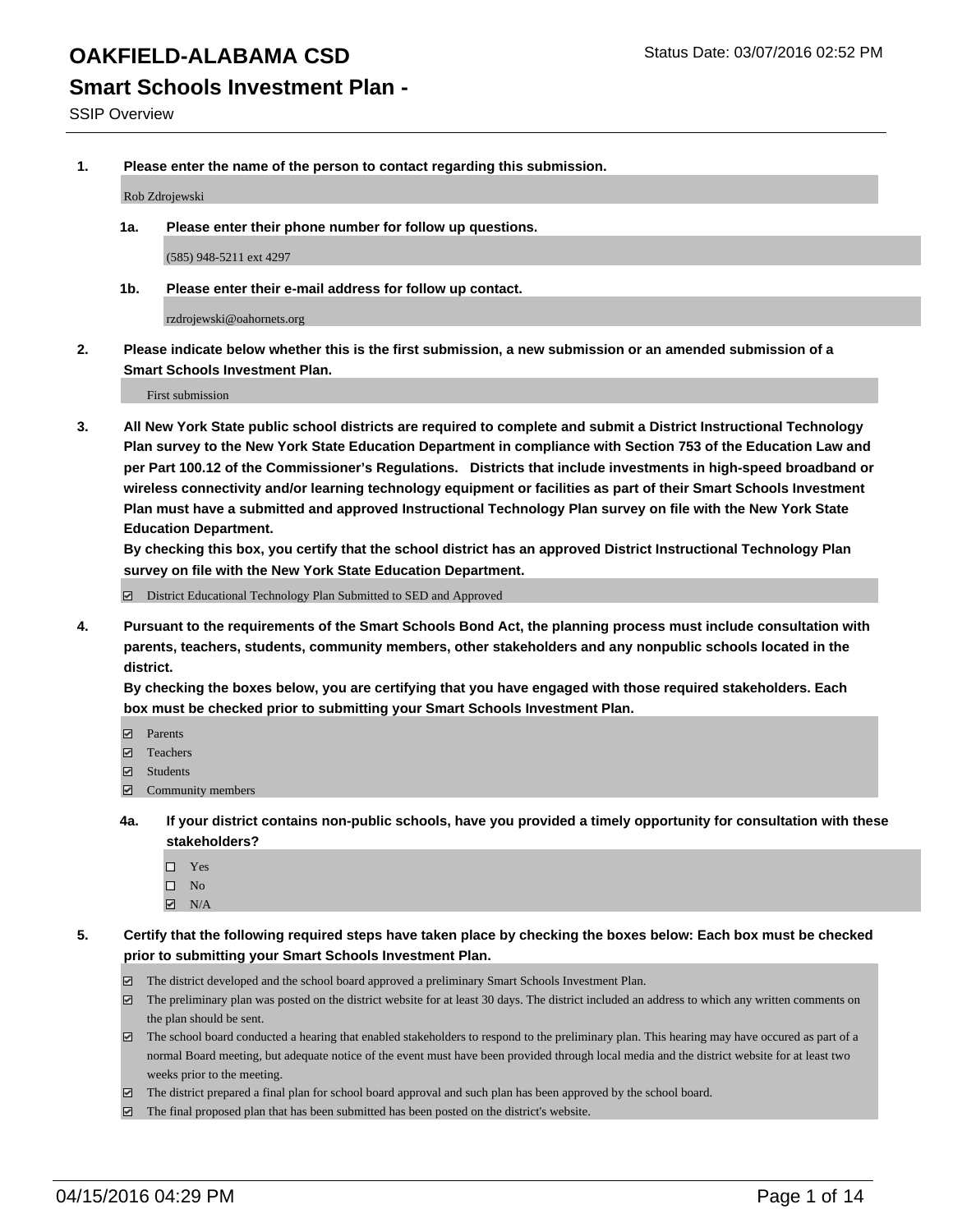#### **Smart Schools Investment Plan -**

SSIP Overview

**5a. Please upload the proposed Smart Schools Investment Plan (SSIP) that was posted on the district's website. Note that this should be different than your recently submitted Educational Technology Survey. The Final SSIP, as approved by the School Board, should also be posted on the website and remain there during the course of the projects contained therein.**

Smart Schools Investment Plan (OACS).pdf

**6. Please enter an estimate of the total number of students and staff that will benefit from this Smart Schools Investment Plan based on the cumulative projects submitted to date.**

850

**7. An LEA/School District may partner with one or more other LEA/School Districts to form a consortium to pool Smart Schools Bond Act funds for a project that meets all other Smart School Bond Act requirements. Each school district participating in the consortium will need to file an approved Smart Schools Investment Plan for the project and submit a signed Memorandum of Understanding that sets forth the details of the consortium including the roles of each respective district.**

 $\Box$  The district plans to participate in a consortium to partner with other school district(s) to implement a Smart Schools project.

**8. Please enter the name and 6-digit SED Code for each LEA/School District participating in the Consortium.**

| Partner LEA/District | <b>ISED BEDS Code</b> |
|----------------------|-----------------------|
| (No Response)        | (No Response)         |

**9. Please upload a signed Memorandum of Understanding with all of the participating Consortium partners.**

(No Response)

**10. Your district's Smart Schools Bond Act Allocation is:**

\$1,147,390

**11. Enter the budget sub-allocations by category that you are submitting for approval at this time. If you are not budgeting SSBA funds for a category, please enter 0 (zero.) If the value entered is \$0, you will not be required to complete that survey question.**

|                                       | Sub-<br>Allocations |
|---------------------------------------|---------------------|
| School Connectivity                   | $\mathbf 0$         |
| Connectivity Projects for Communities |                     |
| Classroom Technology                  | 664,680             |
| Pre-Kindergarten Classrooms           | $\Omega$            |
| Replace Transportable Classrooms      | Û                   |
| High-Tech Security Features           |                     |
| <b>Totals:</b>                        | 664,680.00          |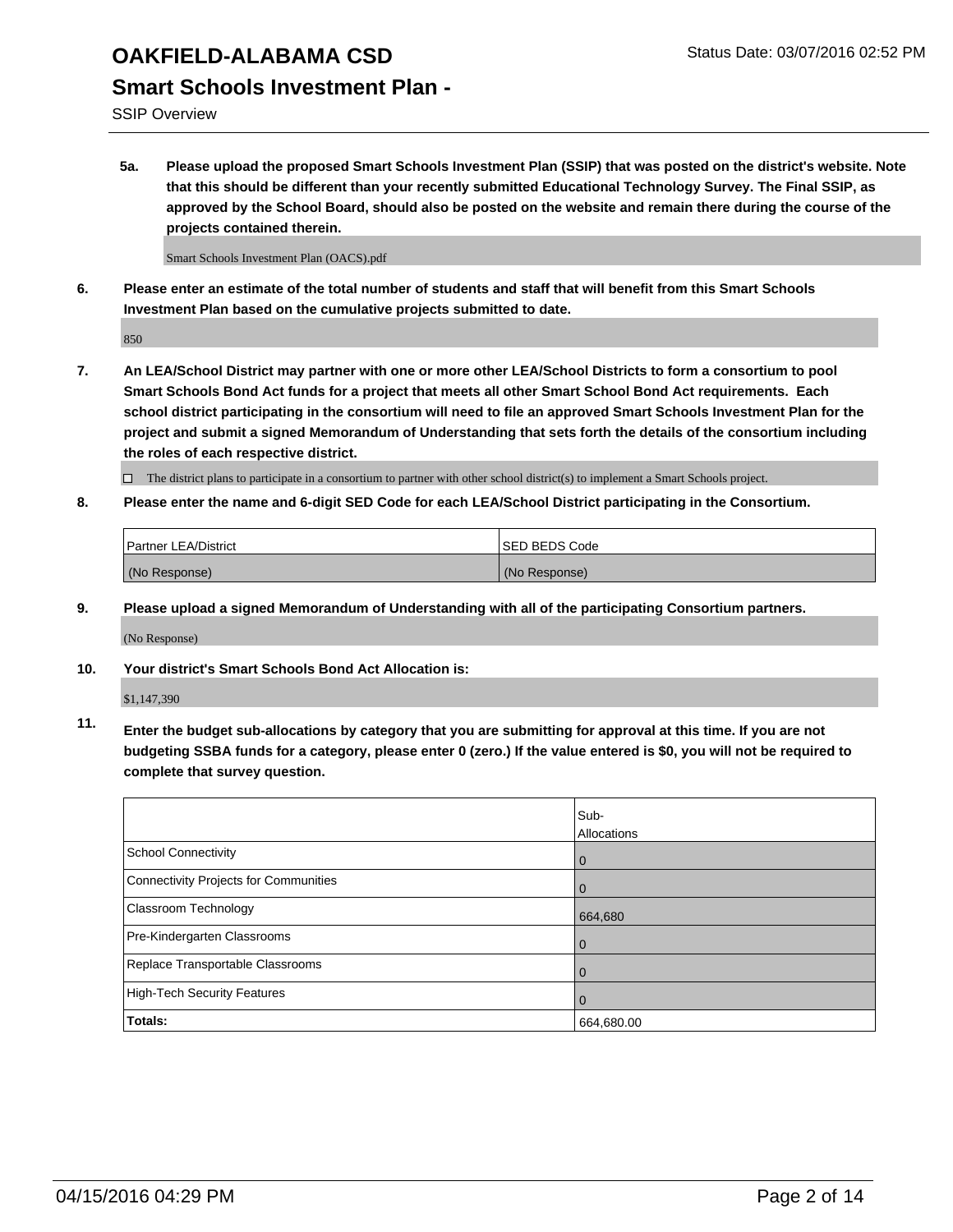School Connectivity

- **1. In order for students and faculty to receive the maximum benefit from the technology made available under the Smart Schools Bond Act, their school buildings must possess sufficient connectivity infrastructure to ensure that devices can be used during the school day. Smart Schools Investment Plans must demonstrate that:**
	- **sufficient infrastructure that meets the Federal Communications Commission's 100 Mbps per 1,000 students standard currently exists in the buildings where new devices will be deployed, or**
	- **is a planned use of a portion of Smart Schools Bond Act funds, or**
	- **is under development through another funding source.**

**Smart Schools Bond Act funds used for technology infrastructure or classroom technology investments must increase the number of school buildings that meet or exceed the minimum speed standard of 100 Mbps per 1,000 students and staff within 12 months. This standard may be met on either a contracted 24/7 firm service or a "burstable" capability. If the standard is met under the burstable criteria, it must be:**

**1. Specifically codified in a service contract with a provider, and**

**2. Guaranteed to be available to all students and devices as needed, particularly during periods of high demand, such as computer-based testing (CBT) periods.**

**Please describe how your district already meets or is planning to meet this standard within 12 months of plan submission.**

(No Response)

- **1a. If a district believes that it will be impossible to meet this standard within 12 months, it may apply for a waiver of this requirement, as described on the Smart Schools website. The waiver must be filed and approved by SED prior to submitting this survey.**
	- □ By checking this box, you are certifying that the school district has an approved waiver of this requirement on file with the New York State Education Department.
- **2. Connectivity Speed Calculator (Required)**

|                         | Number of<br>Students | Multiply by<br>100 Kbps | Divide by 1000<br>to Convert to<br>Required<br>Speed in Mb | <b>Current Speed</b><br>in Mb | Expected<br>Speed to be<br> Attained Within   Required<br>12 Months | <b>Expected Date</b><br>When<br>Speed<br>Will be<br>Met |
|-------------------------|-----------------------|-------------------------|------------------------------------------------------------|-------------------------------|---------------------------------------------------------------------|---------------------------------------------------------|
| <b>Calculated Speed</b> | (No                   | (No Response)           | (No                                                        | (No                           | (No                                                                 | (No                                                     |
|                         | Response)             |                         | Response)                                                  | Response)                     | Response)                                                           | Response)                                               |

**3. Briefly describe how you intend to use Smart Schools Bond Act funds for high-speed broadband and/or wireless connectivity projects in school buildings.**

(No Response)

**4. Briefly describe the linkage between the district's District Instructional Technology Plan and the proposed projects. (There should be a link between your response to this question and your response to Question 1 in Part E. Curriculum and Instruction "What are the district's plans to use digital connectivity and technology to improve teaching and learning?)**

(No Response)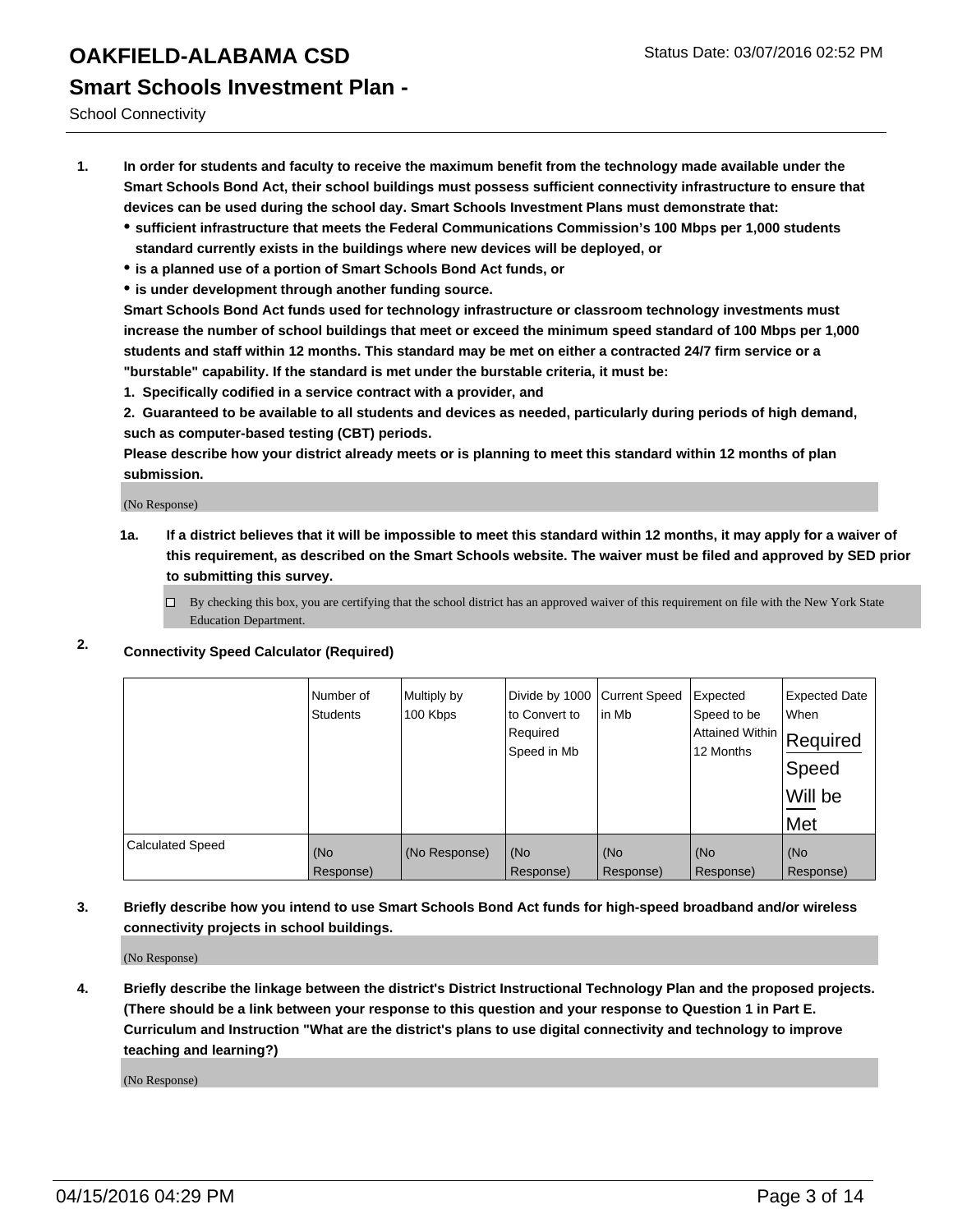School Connectivity

**5. If the district wishes to have students and staff access the Internet from wireless devices within the school building, or in close proximity to it, it must first ensure that it has a robust Wi-Fi network in place that has sufficient bandwidth to meet user demand.**

**Please describe how you have quantified this demand and how you plan to meet this demand.**

(No Response)

**6. As indicated on Page 5 of the guidance, the Office of Facilities Planning will have to conduct a preliminary review of all capital projects, including connectivity projects.**

| <b>Project Number</b> |  |
|-----------------------|--|
| (No Response)         |  |

**7. Certain high-tech security and connectivity infrastructure projects may be eligible for an expedited review process as determined by the Office of Facilities Planning.**

**Was your project deemed eligible for streamlined review?**

(No Response)

**8. Include the name and license number of the architect or engineer of record.**

| Name          | License Number |
|---------------|----------------|
| (No Response) | (No Response)  |

**9. If you are submitting an allocation for School Connectivity complete this table. Note that the calculated Total at the bottom of the table must equal the Total allocation for this category that you entered in the SSIP Overview overall budget.** 

|                                            | Sub-          |
|--------------------------------------------|---------------|
|                                            | Allocation    |
| Network/Access Costs                       | (No Response) |
| <b>Outside Plant Costs</b>                 | (No Response) |
| School Internal Connections and Components | (No Response) |
| <b>Professional Services</b>               | (No Response) |
| Testing                                    | (No Response) |
| <b>Other Upfront Costs</b>                 | (No Response) |
| <b>Other Costs</b>                         | (No Response) |
| Totals:                                    |               |

| Select the allowable expenditure | Item to be purchased | Quantity      | Cost per Item | <b>Total Cost</b> |
|----------------------------------|----------------------|---------------|---------------|-------------------|
| type.                            |                      |               |               |                   |
| Repeat to add another item under |                      |               |               |                   |
| each type.                       |                      |               |               |                   |
| (No Response)                    | (No Response)        | (No Response) | (No Response) | (No Response)     |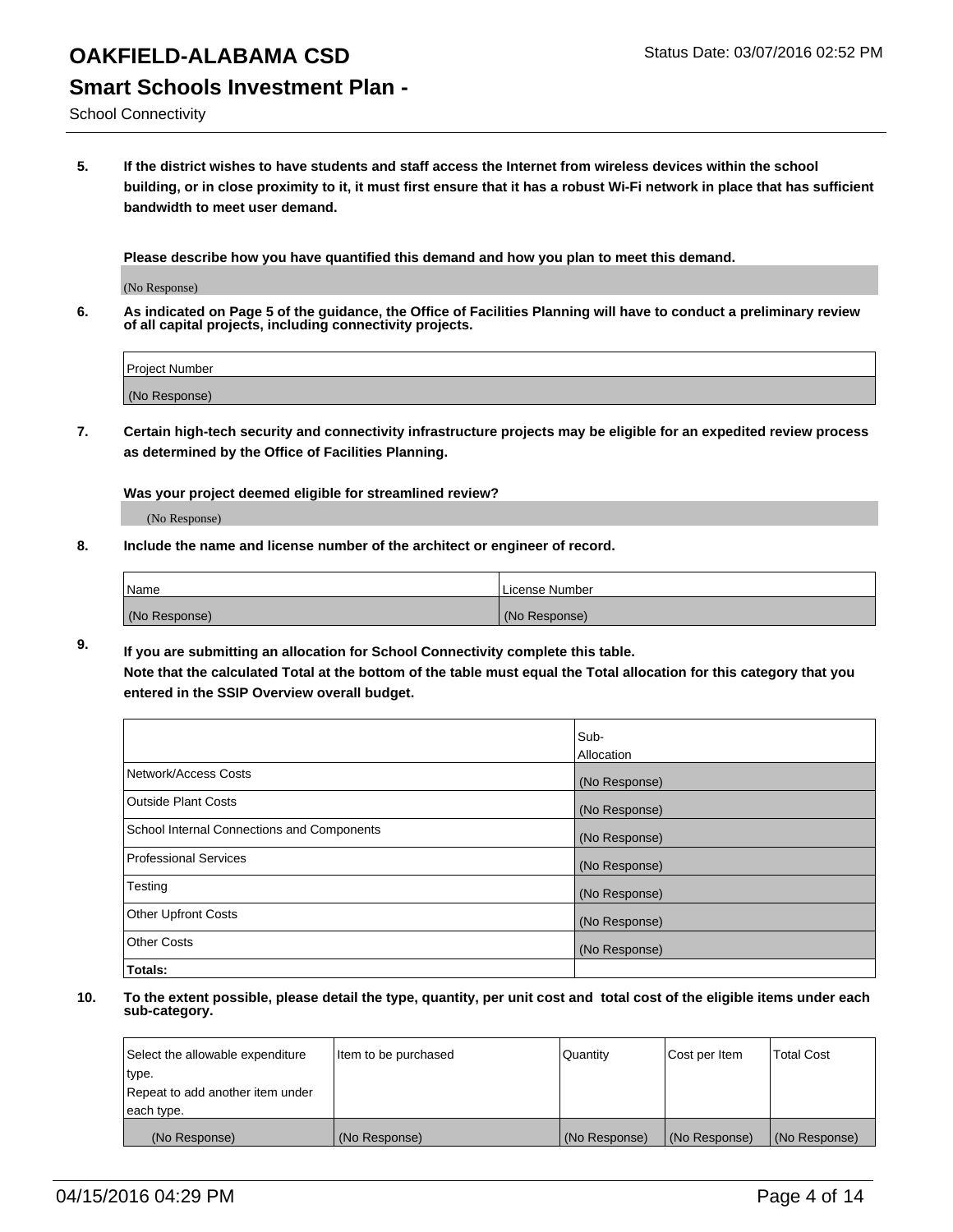#### **Smart Schools Investment Plan -**

Community Connectivity (Broadband and Wireless)

**1. Briefly describe how you intend to use Smart Schools Bond Act funds for high-speed broadband and/or wireless connectivity projects in the community.**

(No Response)

**2. Please describe how the proposed project(s) will promote student achievement and increase student and/or staff access to the Internet in a manner that enhances student learning and/or instruction outside of the school day and/or school building.**

(No Response)

**3. Community connectivity projects must comply with all the necessary local building codes and regulations (building and related permits are not required prior to plan submission).**

 $\Box$  I certify that we will comply with all the necessary local building codes and regulations.

**4. Please describe the physical location of the proposed investment.**

(No Response)

**5. Please provide the initial list of partners participating in the Community Connectivity Broadband Project, along with their Federal Tax Identification (Employer Identification) number.**

| <b>Project Partners</b> | <b>IFederal ID#</b> |
|-------------------------|---------------------|
| (No Response)           | (No Response)       |

**6. If you are submitting an allocation for Community Connectivity, complete this table.**

**Note that the calculated Total at the bottom of the table must equal the Total allocation for this category that you entered in the SSIP Overview overall budget.**

|                                    | Sub-Allocation |
|------------------------------------|----------------|
| Network/Access Costs               | (No Response)  |
| <b>Outside Plant Costs</b>         | (No Response)  |
| <b>Tower Costs</b>                 | (No Response)  |
| <b>Customer Premises Equipment</b> | (No Response)  |
| <b>Professional Services</b>       | (No Response)  |
| Testing                            | (No Response)  |
| Other Upfront Costs                | (No Response)  |
| <b>Other Costs</b>                 | (No Response)  |
| Totals:                            |                |

| Select the allowable expenditure | litem to be purchased | Quantity      | Cost per Item | <b>Total Cost</b> |
|----------------------------------|-----------------------|---------------|---------------|-------------------|
| type.                            |                       |               |               |                   |
| Repeat to add another item under |                       |               |               |                   |
| each type.                       |                       |               |               |                   |
| (No Response)                    | (No Response)         | (No Response) | (No Response) | (No Response)     |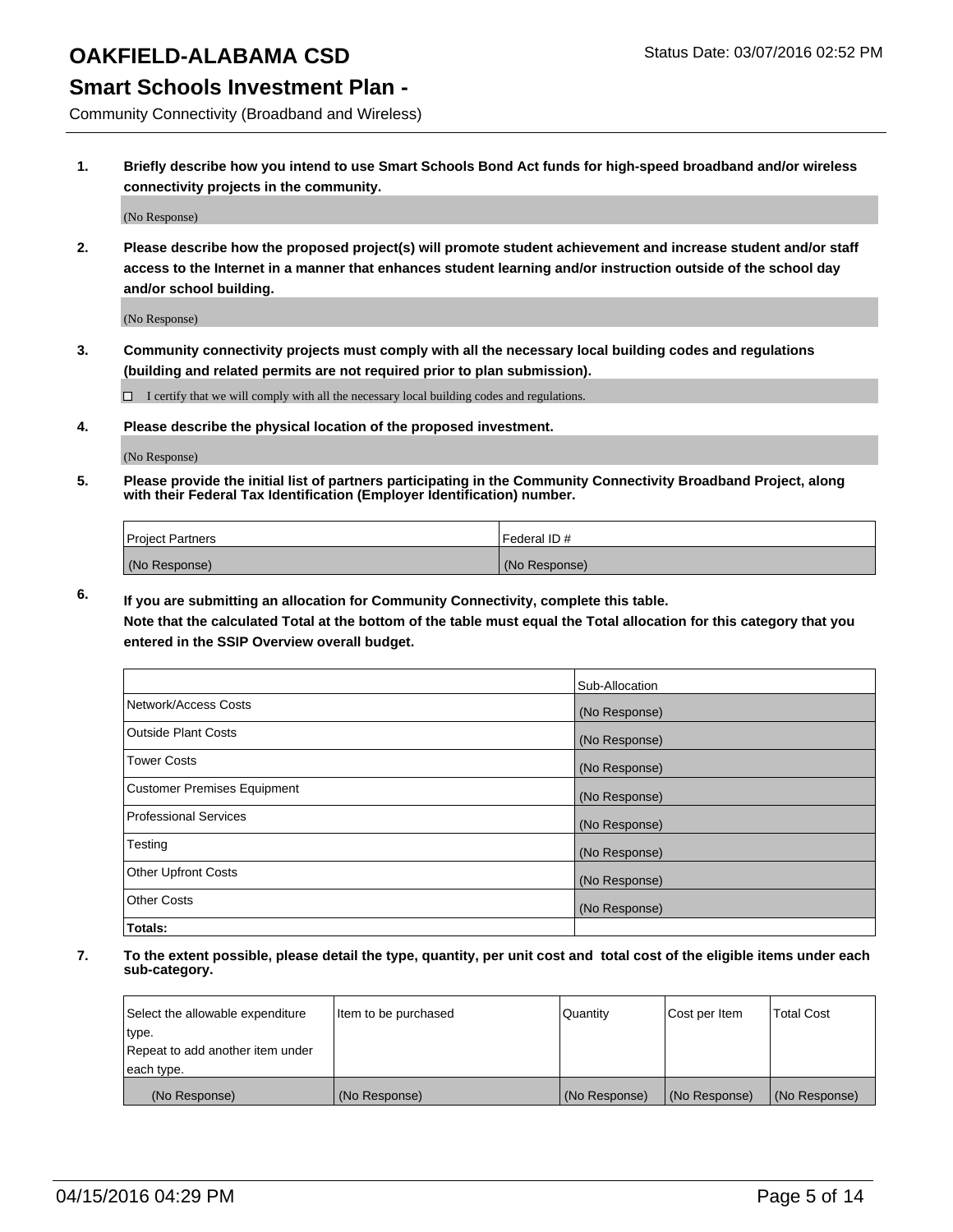**Smart Schools Investment Plan -**

Classroom Learning Technology

**1. In order for students and faculty to receive the maximum benefit from the technology made available under the Smart Schools Bond Act, their school buildings must possess sufficient connectivity infrastructure to ensure that devices can be used during the school day. Smart Schools Investment Plans must demonstrate that sufficient infrastructure that meets the Federal Communications Commission's 100 Mbps per 1,000 students standard currently exists in the buildings where new devices will be deployed, or is a planned use of a portion of Smart Schools Bond Act funds, or is under development through another funding source.**

**Smart Schools Bond Act funds used for technology infrastructure or classroom technology investments must increase the number of school buildings that meet or exceed the minimum speed standard of 100 Mbps per 1,000 students and staff within 12 months. This standard may be met on either a contracted 24/7 firm service or a "burstable" capability. If the standard is met under the burstable criteria, it must be:**

**1. Specifically codified in a service contract with a provider, and**

**2. Guaranteed to be available to all students and devices as needed, particularly during periods of high demand, such as computer-based testing (CBT) periods.**

**Please describe how your district already meets or is planning to meet this standard within 12 months of plan submission.**

As submitted in the 2015 Technology Survey, our current capacity meets the minimum requirement, as verified by our regional BOCES office (EduTech, Wayne Fingerlakes BOCES). According to the data they provided, we have 200 Mbps per 1,000 students. Our enrollment is 1,040 users (includes all students and staff).

- **1a. If a district believes that it will be impossible to meet this standard within 12 months, it may apply for a waiver of this requirement, as described on the Smart Schools website. The waiver must be filed and approved by SED prior to submitting this survey.**
	- $\Box$  By checking this box, you are certifying that the school district has an approved waiver of this requirement on file with the New York State Education Department.

#### **2. Connectivity Speed Calculator (Required)**

|                         | Number of<br><b>Students</b> | Multiply by<br>100 Kbps | Divide by 1000<br>to Convert to<br>Required<br>Speed in Mb | <b>Current Speed</b><br>in Mb | Expected<br>Speed to be<br><b>Attained Within</b><br>12 Months | <b>Expected Date</b><br>When<br>Required<br>Speed<br>Will be<br>Met |
|-------------------------|------------------------------|-------------------------|------------------------------------------------------------|-------------------------------|----------------------------------------------------------------|---------------------------------------------------------------------|
| <b>Calculated Speed</b> | (No<br>Response)             | (No Response)           | (No<br>Response)                                           | (No<br>Response)              | (No<br>Response)                                               | (No<br>Response)                                                    |
| Totals:                 |                              |                         |                                                            |                               |                                                                |                                                                     |

**3. If the district wishes to have students and staff access the Internet from wireless devices within the school building, or in close proximity to it, it must first ensure that it has a robust Wi-Fi network in place that has sufficient bandwidth to meet user demand.**

**Please describe how you have quantified this demand and how you plan to meet this demand.**

Our bandwidth capacity has been verified by our regional BOCES (EduTech Wayne Fingerlakes BOCES) as we underwent a capital improvement project in 2014 that replaced our wireless infrastructure. Access points are located within each classroom.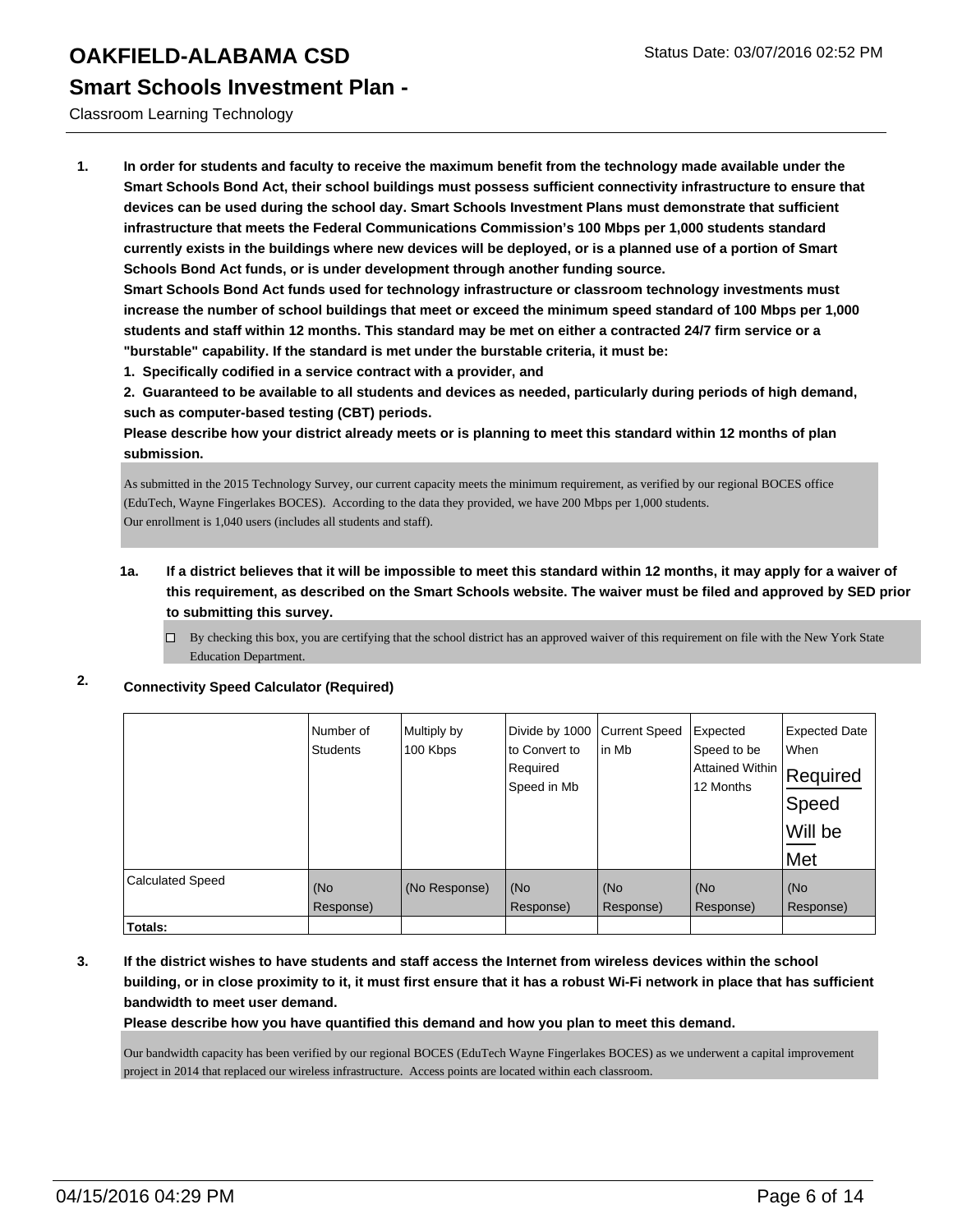#### **Smart Schools Investment Plan -**

Classroom Learning Technology

**4. All New York State public school districts are required to complete and submit an Instructional Technology Plan survey to the New York State Education Department in compliance with Section 753 of the Education Law and per Part 100.12 of the Commissioner's Regulations.**

**Districts that include educational technology purchases as part of their Smart Schools Investment Plan must have a submitted and approved Instructional Technology Plan survey on file with the New York State Education Department.**

- $\boxtimes$  By checking this box, you are certifying that the school district has an approved Instructional Technology Plan survey on file with the New York State Education Department.
- **5. Describe the devices you intend to purchase and their compatibility with existing or planned platforms or systems. Specifically address the adequacy of each facility's electrical, HVAC and other infrastructure necessary to install and support the operation of the planned technology.**

| 70" Interactive Touchscreen Displays                    | 1 standard electrical classroom outlet needed, connected to<br>powerstrip.                                                                                                                                                                                                                                                                                                                                                                                     |
|---------------------------------------------------------|----------------------------------------------------------------------------------------------------------------------------------------------------------------------------------------------------------------------------------------------------------------------------------------------------------------------------------------------------------------------------------------------------------------------------------------------------------------|
| Portable wheeled mounts for flat panel displays         | No electric needed.                                                                                                                                                                                                                                                                                                                                                                                                                                            |
| Ziggi HD plus USB document cameras                      | Connect via USB to any desktop/laptop/Chromebook                                                                                                                                                                                                                                                                                                                                                                                                               |
| <b>Chromeboxes</b>                                      | Connected via HDMI and USB to interactive touchscreens, 1<br>Chromebox per classroom, connected to powerstrip (along with 70"<br>panel)                                                                                                                                                                                                                                                                                                                        |
| <b>Dell 11" Touch Chromebooks</b>                       | Standalone laptops, when needed they can be connected via HDMI<br>cable to interactive touchscreens for displaying to whole class.<br>Expectation is for students to keep AC adaptors at home and charge<br>nightly. When occasionally needed, charging can take place in<br>classrooms via extra AC adaptors, or students can go to central<br>locations (library, PC lab) to charge their Chromebooks. We have<br>piloted this in grades 5,6,7 with success. |
| <b>Rugged Protective Chromebook Case</b>                | Protecting investment of 1:1 Chromebooks for portability                                                                                                                                                                                                                                                                                                                                                                                                       |
| iPad Air                                                | Tablets used for Pre-K thru 2nd graders. Will be housed in charging<br>carts that have built in power management features and use standard<br>classroom electrical outlet. We have piloted this model for 2 years<br>with success.                                                                                                                                                                                                                             |
| iPad Charging/Storage Cart                              | Offers security and storage while charging, mobility.                                                                                                                                                                                                                                                                                                                                                                                                          |
| <b>iPad Protective Cases</b>                            | To protect the iPad investments                                                                                                                                                                                                                                                                                                                                                                                                                                |
| <b>Sphero (bluetooth Robotic Devices)</b>               | Controlled/programmed via bluetooth using iPads. Standard AC<br>adaptor, 1 powerstrip can connect 12 devices and charge<br>simultaneoulsy.                                                                                                                                                                                                                                                                                                                     |
| LEGO Mindstorms EV3 Curriculum & Hardware (24 students) | Programmed via existing Windows PCs. Standard AC adaptor, 1<br>powerstrip can connect 12 devices and charge simultaneoulsy.                                                                                                                                                                                                                                                                                                                                    |
| Dash & Dot Robotic Programming Kit (Classroom Pack)     | Controlled/programmed via bluetooth using iPads. Standard AC<br>adaptor, 1 powerstrip can connect 12 devices and charge<br>simultaneoulsy.                                                                                                                                                                                                                                                                                                                     |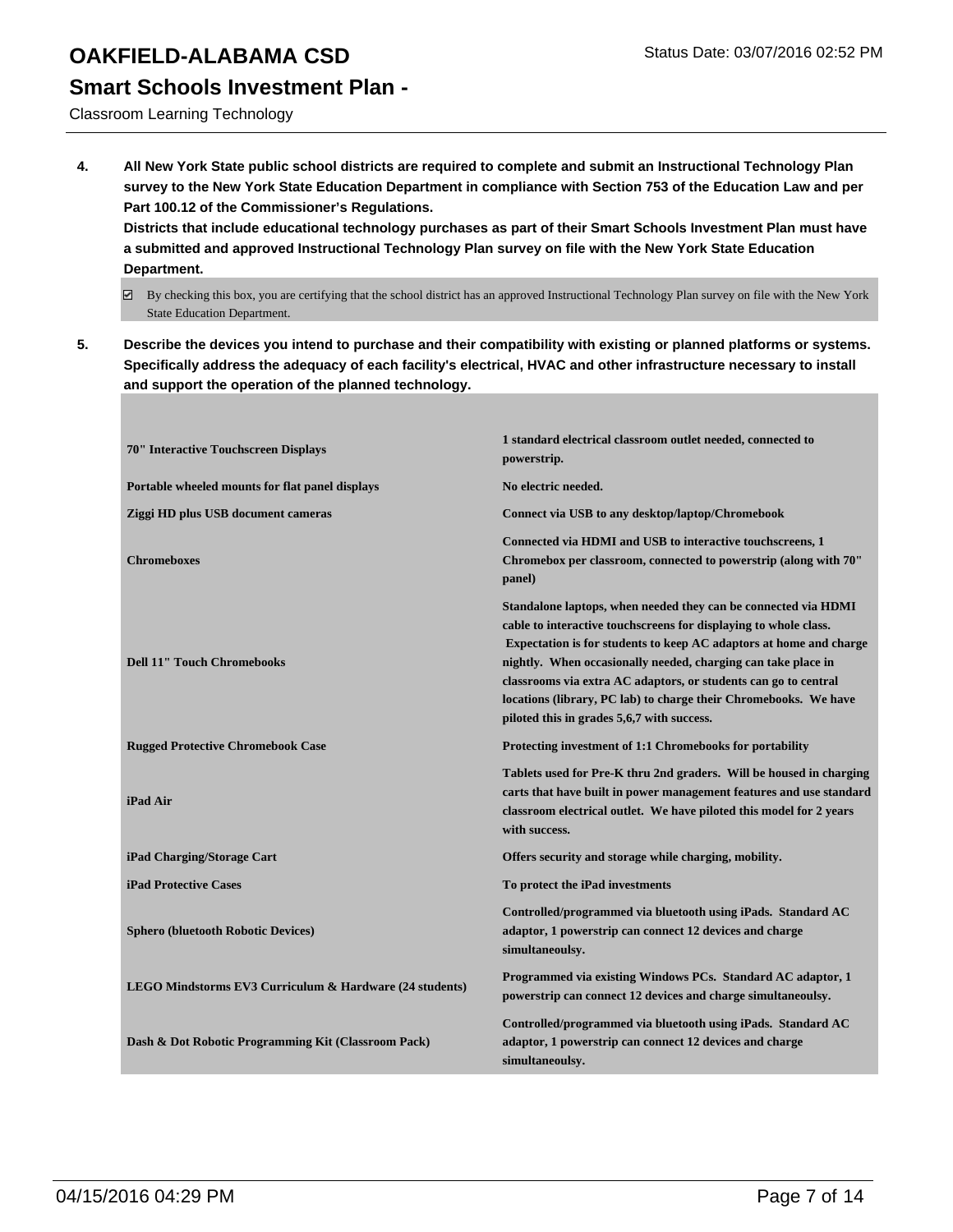### **Smart Schools Investment Plan -**

Classroom Learning Technology

- **6. Describe how the proposed technology purchases will:**
	- **> enhance differentiated instruction;**
	- **> expand student learning inside and outside the classroom;**
	- **> benefit students with disabilities and English language learners; and**
	- **> contribute to the reduction of other learning gaps that have been identified within the district.**

**The expectation is that districts will place a priority on addressing the needs of students who struggle to succeed in a rigorous curriculum. Responses in this section should specifically address this concern and align with the district's Instructional Technology Plan (in particular Question 2 of E. Curriculum and Instruction: "Does the district's instructional technology plan address the needs of students with disabilities to ensure equitable access to instruction, materials and assessments?" and Question 3 of the same section: "Does the district's instructional technology plan address the provision of assistive technology specifically for students with disabilities to ensure access to and participation in the general curriculum?"**

The 1:1 Touchscreen Chromebooks will benefit students who struggle with reading and writing via apps such as "Read&Write for Chrome" as the words can be spoken aloud while a yellow highlight indicates the progress made of the narration. Our students in grades 7-8 this year have found this to be extremely helpful in classrooms where students are of various reading levels.

Since students will have access to Chromebooks both in and out of school, they will be able to complete assignments digitally, communicate with peers and teachers, and facilitate group collaborative projects. This year our pilot group was able to accomplish many projects such as create blogs, video projects, slideshows and more using a wide variety of web-based tools and ChromeOS apps.

English language learners benefit with 1:1 devices by having access to tools like google translate and speech to text tools. One of our ELL students found the Google Docs voice typing feature an essential part of his ELA classroom experience. When put into groups with non ELL students, he was able to communicate his needs and opinions with classmates.

A learning gap we have identified relates to students organizational skills. The 3-ring binder of worksheets has now been replaced with Google Classroom and Google Drive in many of our pilot classrooms. This has led to better student organization, and thus higher rates of homework completion.

The iPads intended for students in Pre-K thru 2nd grade will provide our students with an entry point to utilizing technology in daily instruction. Apps that target vocabulary skills, spelling, drawing, and more will help our youngest learners practice and reinforce the skills taught in the classroom. Students with special needs will take advantage of the numerous accessibility features of iPads, such as locking down the device to a specific app, and having text read aloud as they interact with content.

Finally, the programmable robotic devices (Sphero, LEGO EV3, Dash and Dot) will be used at many levels in the district program to teach computer programming skills and explore the benefits and pitfalls of autonomous vehicles/robots. Elementary students will work in teams and be introduced to simple block-based programming, and will compete with each other on programming challenges (ex. fastest to complete an obstacle course). Middle school students will see the connections between Math and Science content when attempting to program these devices to meet predefined objectives (ex. roll in a figure-8 pattern while considering tradeoffs for speed verses accuracy). High school students will explore the inner workings behind the block-based code studied in earlier grades, and troubleshoot why devices do not respond as expected by looking at the actual code behind the programs.

Since the majority of robotic programming challenges are done in teams, students with learning disabilities will benefit from the collaboration that occurs within mixed ability groups. They have the ability to propose an idea, program, test and revise as many times as needed to solve the challenge.

#### **7. Where appropriate, briefly describe how the proposed technology purchases will enhance ongoing communication with parents and other stakeholders and help the district facilitate technology-based regional partnerships, including distance learning and other efforts.**

The purchase of 1:1 devices will engage parents in student work, as now parents have the ability to witness firsthand the projects and assignments their children are completing both in school and at home. Parents traditionally are not able to view "classroom only" instruction and assignments, however now that many of our teachers will have ability to "flip their instruction" via screencast videos, parents now have access to similar instruction that takes place in classrooms. Partnerships with outside entities (GCC, SUNY Colleges) have already begun with our HS students, as many are taking AP coursework that is eligible for credit beyond high school. By having access to 1:1 devices like Chromebooks, our students now have the ability to pursue online and blended learning opportunities.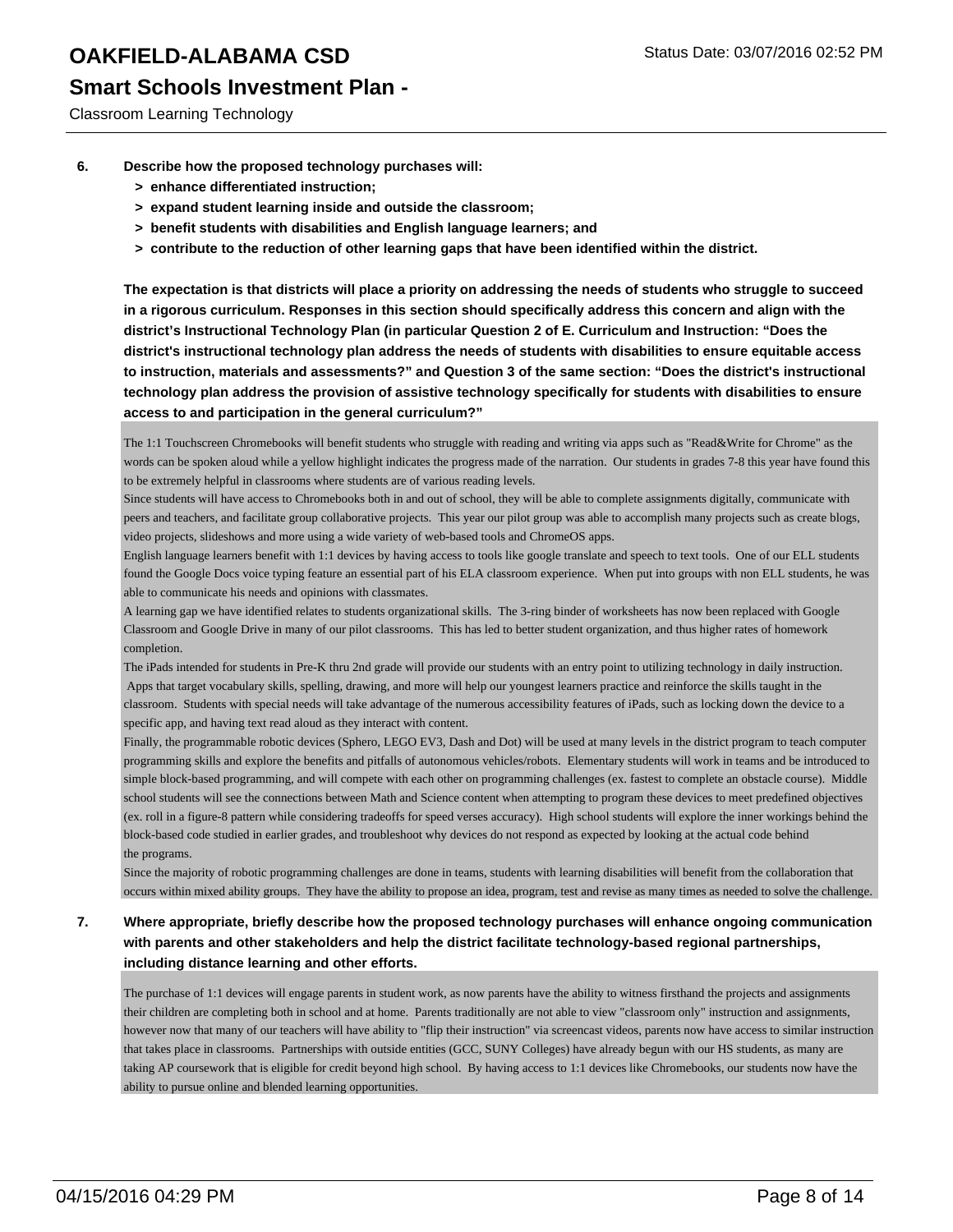Classroom Learning Technology

**8. Describe the district's plan to provide professional development to ensure that administrators, teachers and staff can employ the technology purchased to enhance instruction successfully.**

**Note: This response should be aligned and expanded upon in accordance with your district's response to Question 1 of F. Professional Development of your Instructional Technology Plan: "Please provide a summary of professional development offered to teachers and staff, for the time period covered by this plan, to support technology to enhance teaching and learning. Please include topics, audience and method of delivery within your summary."**

During the 2015-2018 academic school years, Oakfield-Alabama Central School District will offer a combination of face-to-face and online professional development in the following areas:

-Navigating devices such as ipads, chromebooks and BYOT devices

-Internet safety for faculty/staff, community, and students

-Interactive Whiteboard training and related software training

-Google Apps for Education training

Training will be led by our K-12 Director of Instructional Technology, Teacher Leaders, EduTech (BOCES), and/or Genesee Valley Educational Partnership.

Audiences receiving training will be administrators, teachers, teaching assistants and aides, and clerical staff.

- **9. Districts must contact the SUNY/CUNY teacher preparation program that supplies the largest number of the district's new teachers to request advice on innovative uses and best practices at the intersection of pedagogy and educational technology.**
	- $\boxtimes$  By checking this box, you certify that you have contacted the SUNY/CUNY teacher preparation program that supplies the largest number of your new teachers to request advice on these issues.
- **10. A district whose Smart Schools Investment Plan proposes the purchase of technology devices and other hardware must account for nonpublic schools in the district.**

**Are there nonpublic schools within your school district?**

- □ Yes
- $\boxtimes$  No
- **11. Nonpublic Classroom Technology Loan Calculator**

**The Smart Schools Bond Act provides that any Classroom Learning Technology purchases made using Smart Schools funds shall be lent, upon request, to nonpublic schools in the district. However, no school district shall be required to loan technology in amounts greater than the total obtained and spent on technology pursuant to the Smart Schools Bond Act and the value of such loan may not exceed the total of \$250 multiplied by the nonpublic school enrollment in the base year at the time of enactment. See:**

**http://www.p12.nysed.gov/mgtserv/smart\_schools/docs/Smart\_Schools\_Bond\_Act\_Guidance\_04.27.15\_Final.pdf.**

|                                         | 1. Classroom<br>Technology<br>Sub-allocation | l 2. Public<br>Enrollment<br>$(2014 - 15)$ | 3. Nonpublic<br><b>Enrollment</b><br>$(2014 - 15)$ | l 4. Sum of<br>l Public and<br>l Nonpublic<br>Enrollment | 5. Total Per<br>Pupil Sub-<br>lallocation | 6. Total<br>Nonpublic Loan  <br>Amount                                                        |
|-----------------------------------------|----------------------------------------------|--------------------------------------------|----------------------------------------------------|----------------------------------------------------------|-------------------------------------------|-----------------------------------------------------------------------------------------------|
| Calculated Nonpublic Loan<br>l Amount i |                                              |                                            |                                                    |                                                          |                                           | (No Response)   (No Response)   (No Response)   (No Response)   (No Response)   (No Response) |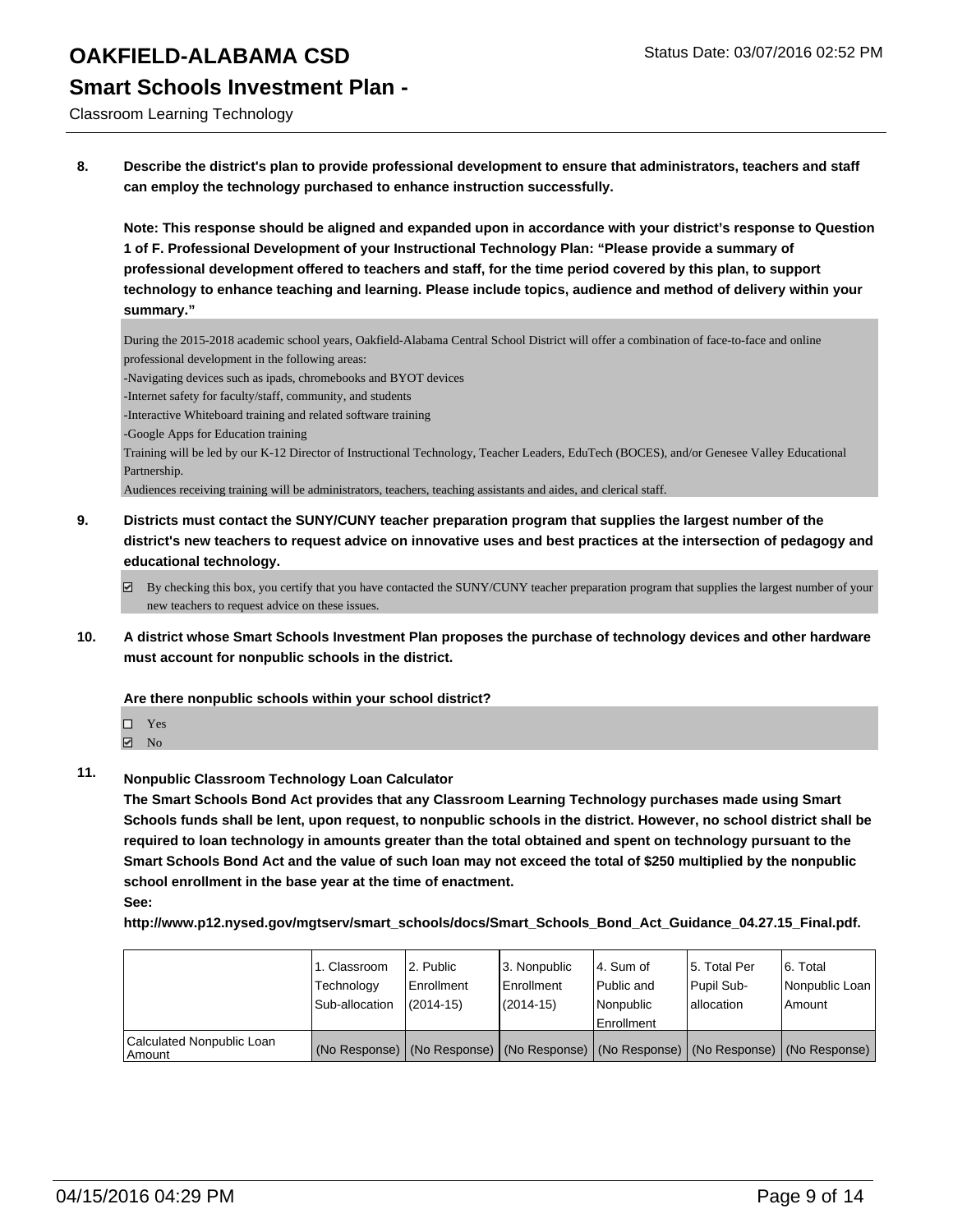Classroom Learning Technology

**12. To ensure the sustainability of technology purchases made with Smart Schools funds, districts must demonstrate a long-term plan to maintain and replace technology purchases supported by Smart Schools Bond Act funds. This sustainability plan shall demonstrate a district's capacity to support recurring costs of use that are ineligible for Smart Schools Bond Act funding such as device maintenance, technical support, Internet and wireless fees, maintenance of hotspots, staff professional development, building maintenance and the replacement of incidental items. Further, such a sustainability plan shall include a long-term plan for the replacement of purchased devices and equipment at the end of their useful life with other funding sources.**

 $\boxdot$  By checking this box, you certify that the district has a sustainability plan as described above.

**13. Districts must ensure that devices purchased with Smart Schools Bond funds will be distributed, prepared for use, maintained and supported appropriately. Districts must maintain detailed device inventories in accordance with generally accepted accounting principles.**

By checking this box, you certify that the district has a distribution and inventory management plan and system in place.

**14. If you are submitting an allocation for Classroom Learning Technology complete this table. Note that the calculated Total at the bottom of the table must equal the Total allocation for this category that you entered in the SSIP Overview overall budget.**

|                          | Sub-Allocation |
|--------------------------|----------------|
| Interactive Whiteboards  | 343,914        |
| <b>Computer Servers</b>  | $\mathbf 0$    |
| <b>Desktop Computers</b> | 36,260         |
| Laptop Computers         | 152,100        |
| <b>Tablet Computers</b>  | 64,870         |
| <b>Other Costs</b>       | 67,536         |
| Totals:                  | 664,680.00     |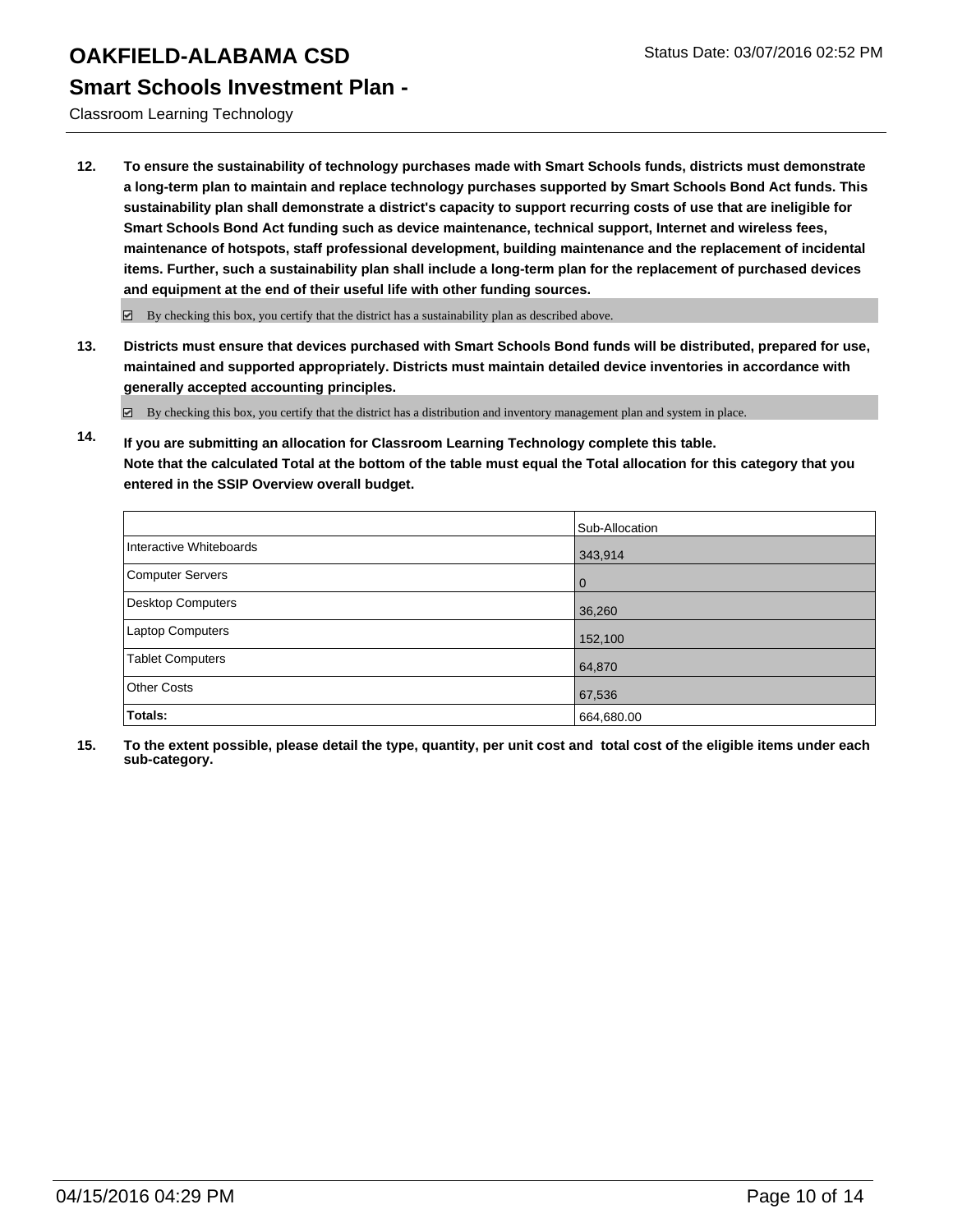### **Smart Schools Investment Plan -**

Classroom Learning Technology

| Select the allowable expenditure | Item to be purchased                | Quantity       | Cost per Item | <b>Total Cost</b> |
|----------------------------------|-------------------------------------|----------------|---------------|-------------------|
| type.                            |                                     |                |               |                   |
| Repeat to add another item under |                                     |                |               |                   |
| each type.                       |                                     |                |               |                   |
| Interactive Whiteboards          | 70 inch LCD Interactive Touchscreen | 86             | 3,999         | 343,914           |
|                                  | Displays (ViewSonic, Promethean,    |                |               |                   |
|                                  | Recordex)                           |                |               |                   |
| <b>Other Costs</b>               | Portable Wheeled Mobile mounts for  | 86             | 329           | 28,294            |
|                                  | flat panel displays                 |                |               |                   |
| <b>Other Costs</b>               | Ziggi USB Document Cameras          | 80             | 94            | 7,520             |
| <b>Other Costs</b>               | Rugged Protective Chromebook Cases  | 770            | 20            | 15,400            |
| <b>Desktop Computers</b>         | Chromebox ChromeOS desktop          | 140            | 259           | 36,260            |
|                                  | computers                           |                |               |                   |
| <b>Laptop Computers</b>          | Dell 11                             | 450            | 338           | 152,100           |
| <b>Tablet Computers</b>          | iPad Air                            | 130            | 499           | 64,870            |
| <b>Other Costs</b>               | iPad/Tablet Charging and Storage    | $\overline{4}$ | 999           | 3,996             |
|                                  | Carts                               |                |               |                   |
| <b>Other Costs</b>               | iPad Protective Rugged Cases        | 130            | 20            | 2,600             |
| <b>Other Costs</b>               | Sphero Bluetooth Robotic Devices    | 14             | 129           | 1,806             |
| <b>Other Costs</b>               | <b>LEGO Mindstorms EV3 Robotics</b> | 1              | 5,299         | 5,299             |
|                                  | Hardware package                    |                |               |                   |
| <b>Other Costs</b>               | Dash & Dot Robotic Programming Kit  | 1              | 2,620         | 2,620             |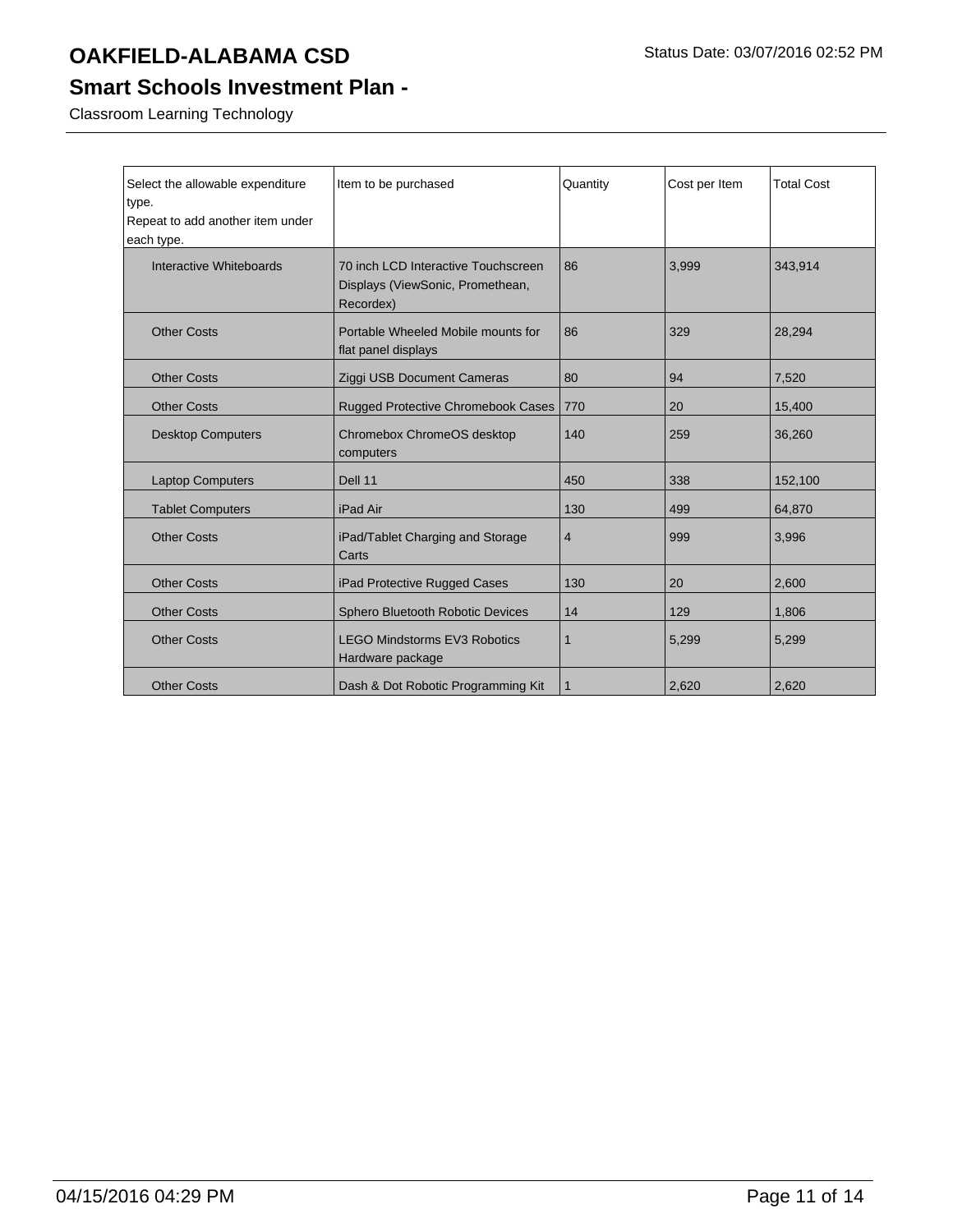#### **Smart Schools Investment Plan -**

Pre-Kindergarten Classrooms

**1. Provide information regarding how and where the district is currently serving pre-kindergarten students and justify the need for additional space with enrollment projections over 3 years.**

(No Response)

- **2. Describe the district's plan to construct, enhance or modernize education facilities to accommodate prekindergarten programs. Such plans must include:**
	- **Specific descriptions of what the district intends to do to each space;**
	- **An affirmation that pre-kindergarten classrooms will contain a minimum of 900 square feet per classroom;**
	- **The number of classrooms involved;**
	- **The approximate construction costs per classroom; and**
	- **Confirmation that the space is district-owned or has a long-term lease that exceeds the probable useful life of the improvements.**

(No Response)

**3. Smart Schools Bond Act funds may only be used for capital construction costs. Describe the type and amount of additional funds that will be required to support ineligible ongoing costs (e.g. instruction, supplies) associated with any additional pre-kindergarten classrooms that the district plans to add.**

(No Response)

**4. All plans and specifications for the erection, repair, enlargement or remodeling of school buildings in any public school district in the State must be reviewed and approved by the Commissioner. Districts that plan capital projects using their Smart Schools Bond Act funds will undergo a Preliminary Review Process by the Office of Facilities Planning.**

| Project Number |  |
|----------------|--|
| (No Response)  |  |

**5. If you have made an allocation for Pre-Kindergarten Classrooms, complete this table. Note that the calculated Total at the bottom of the table must equal the Total allocation for this category that you**

**entered in the SSIP Overview overall budget.**

|                                          | Sub-Allocation |
|------------------------------------------|----------------|
| Construct Pre-K Classrooms               | (No Response)  |
| Enhance/Modernize Educational Facilities | (No Response)  |
| Other Costs                              | (No Response)  |
| <b>Totals:</b>                           |                |

| Select the allowable expenditure | Item to be purchased | Quantity      | Cost per Item | <b>Total Cost</b> |
|----------------------------------|----------------------|---------------|---------------|-------------------|
| type.                            |                      |               |               |                   |
| Repeat to add another item under |                      |               |               |                   |
| each type.                       |                      |               |               |                   |
| (No Response)                    | (No Response)        | (No Response) | (No Response) | (No Response)     |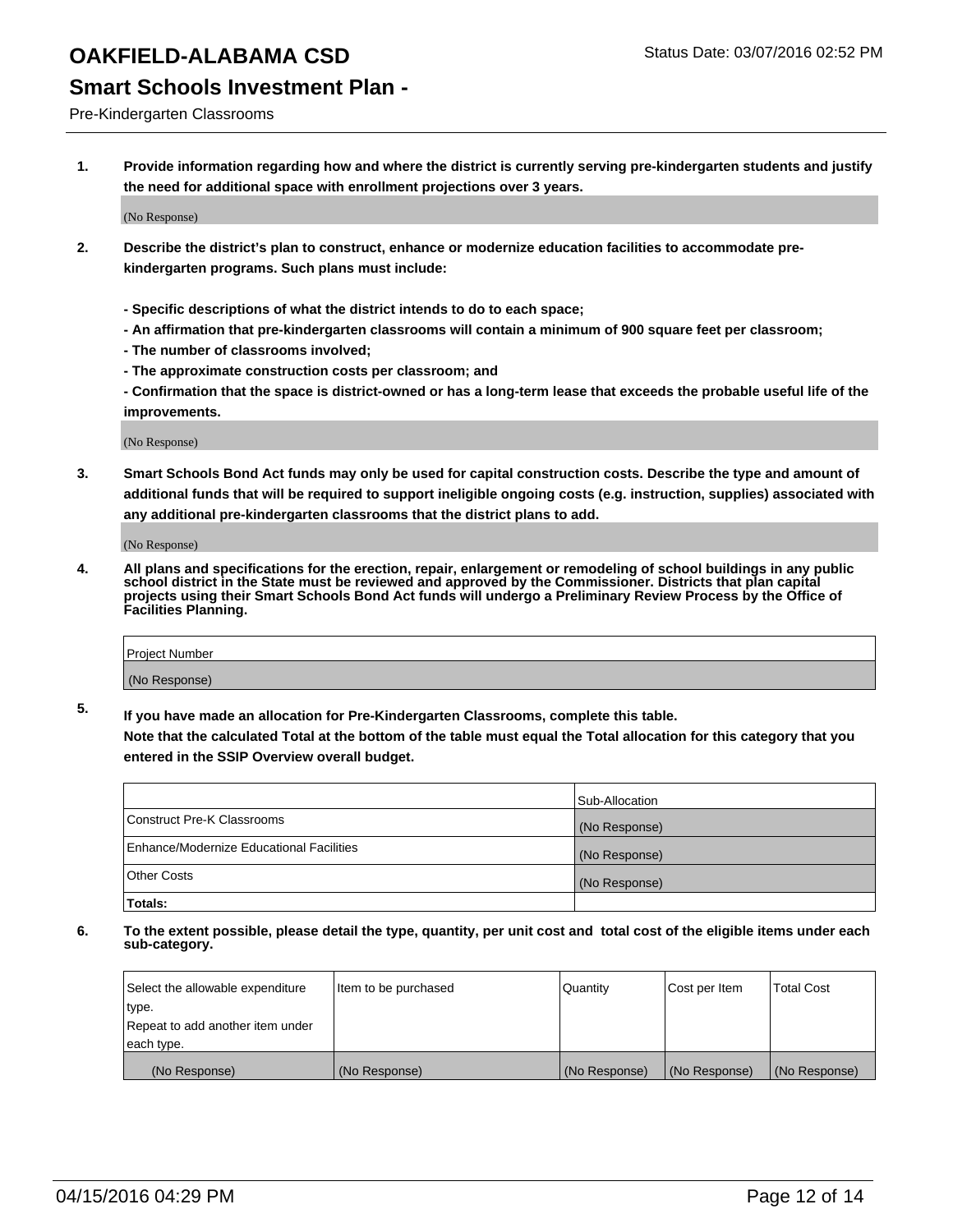### **Smart Schools Investment Plan -**

Replace Transportable Classrooms

**1. Describe the district's plan to construct, enhance or modernize education facilities to provide high-quality instructional space by replacing transportable classrooms.**

(No Response)

**2. All plans and specifications for the erection, repair, enlargement or remodeling of school buildings in any public school district in the State must be reviewed and approved by the Commissioner. Districts that plan capital projects using their Smart Schools Bond Act funds will undergo a Preliminary Review Process by the Office of Facilities Planning.**

| Project Number |  |
|----------------|--|
| (No Response)  |  |

**3. For large projects that seek to blend Smart Schools Bond Act dollars with other funds, please note that Smart Schools Bond Act funds can be allocated on a pro rata basis depending on the number of new classrooms built that directly replace transportable classroom units.**

**If a district seeks to blend Smart Schools Bond Act dollars with other funds describe below what other funds are being used and what portion of the money will be Smart Schools Bond Act funds.**

(No Response)

**4. If you have made an allocation for Replace Transportable Classrooms, complete this table. Note that the calculated Total at the bottom of the table must equal the Total allocation for this category that you entered in the SSIP Overview overall budget.**

|                                                | Sub-Allocation |
|------------------------------------------------|----------------|
| Construct New Instructional Space              | (No Response)  |
| Enhance/Modernize Existing Instructional Space | (No Response)  |
| <b>Other Costs</b>                             | (No Response)  |
| Totals:                                        |                |

| Select the allowable expenditure | Item to be purchased | Quantity      | Cost per Item | <b>Total Cost</b> |
|----------------------------------|----------------------|---------------|---------------|-------------------|
| type.                            |                      |               |               |                   |
| Repeat to add another item under |                      |               |               |                   |
| each type.                       |                      |               |               |                   |
| (No Response)                    | (No Response)        | (No Response) | (No Response) | (No Response)     |